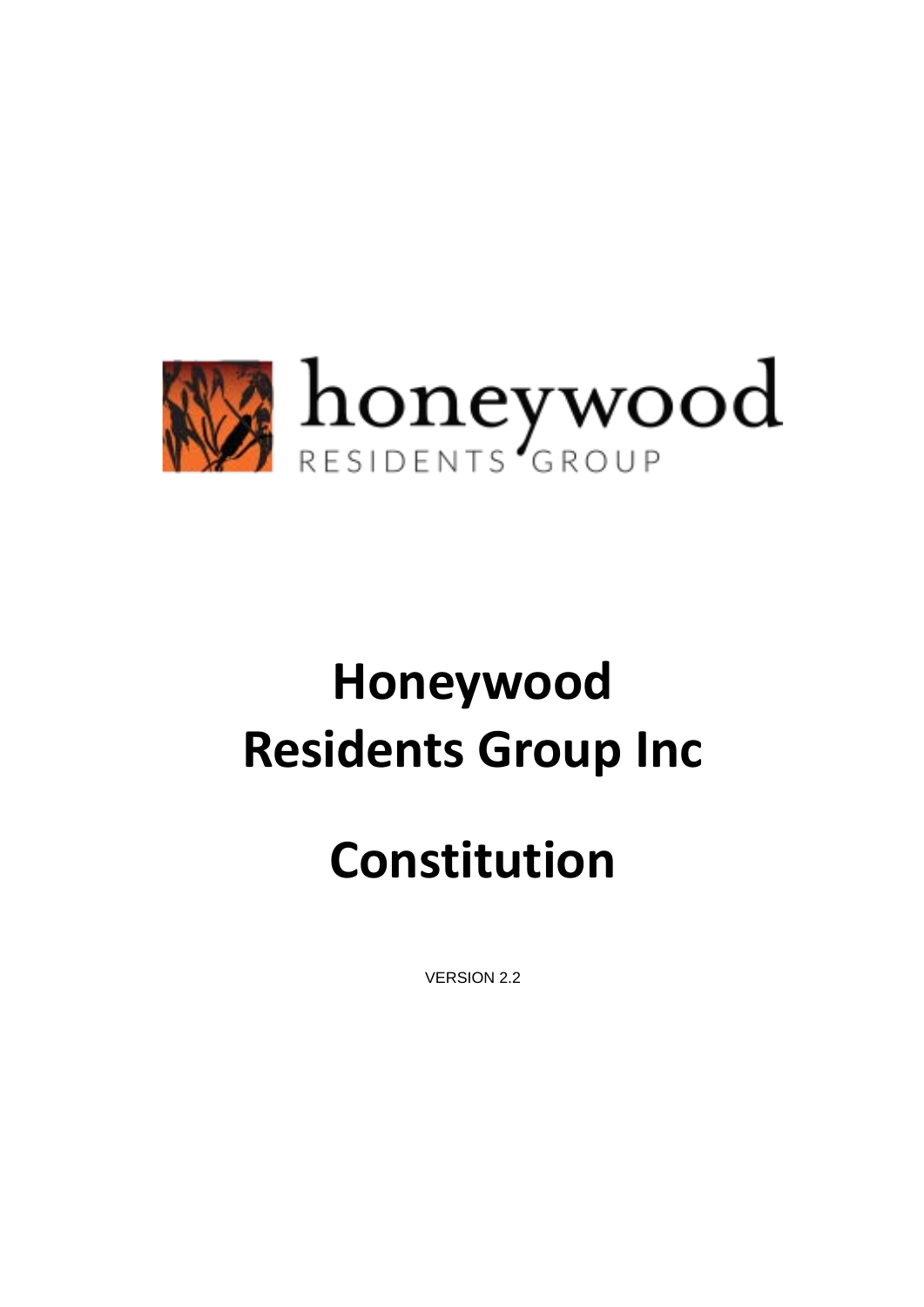

#### <span id="page-1-0"></span>**1. NAME**

The name of the association is the **Honeywood Residents Group** (Inc.).

# **2. DEFINITIONS**

In this constitution, unless the contrary intention appears –

"**AGM**" means annual general meeting of the Association.

"**Committee Meeting**" means meeting referred to in section [7.6](#page-4-0)

"**Committee Member**" means person referred to in section [7.2.1](#page-2-0)

"**The Act**" means the Associations Incorporation Act 2015

"**The Association**" means the Association referred to in section [1.](#page-1-0) 

"**The Committee**" means the Committee of management of the Association referred to in section [7.](#page-2-1) 

"**The President**" means, in relation to the proceedings at a Committee meeting or general meeting, the person presiding at the Committee meeting or general meeting in accordance with section [8.](#page-4-1) 

"**The Secretary**" means the person referred to in section [9.](#page-4-2) 

"**The Treasurer**" means the person referred to in section [10.](#page-4-3) 

# **3. OBJECTIVES of the ASSOCIATION**

- 3.1 To advocate for the improvement, maintenance and conservation of the amenities and natural areas of Honeywood Estate and the immediate surrounding area generally known as "suburban Wandi," bordered by Lyon Road to the East, Rowley Road to the North, Kwinana Freeway to the West and Anketell Road to the South
- 3.2 To raise funds for Honeywood based community amenities/activities.
- 3.3 To promote community effort to enhance the lifestyle of the residents.
- 3.4 To offer residents of Honeywood an opportunity to participate in the development of community projects.
- 3.5 To liaise with other community groups, local and state government departments and appropriate bodies for the benefit of the Honeywood community.
- 3.6 To promote and facilitate recreational needs of the community in Honeywood.
- 3.7 The assets and income of the organisation shall be applied solely in furtherance of the above-mentioned objectives and no portion shall be distributed directly or indirectly to the members of the organisation except as bona fide compensation for services rendered or expenses incurred on behalf of the organisation.

#### **4. STATUS**

4.1 The status of the Association will be that of a non-profit organisation.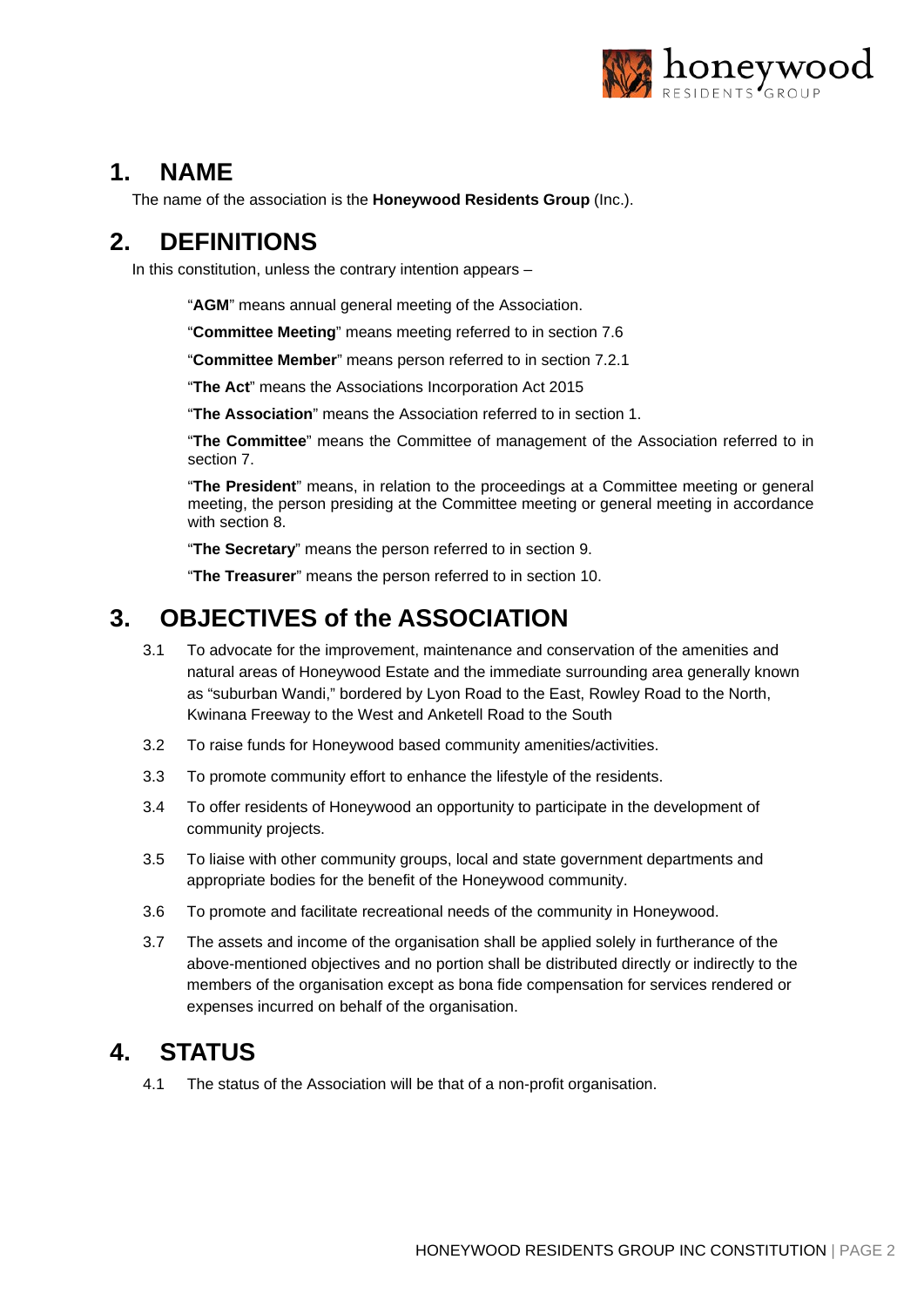

# **5. INCOME, ASSETS and PROFITS**

- 5.1 The property and income of the Association shall be applied solely towards the promotion of the objectives of the Association and no part of that property or income may be paid or otherwise distributed, directly or indirectly, to any member of the association, except in good faith in the promotion of those objectives.
- 5.2 Any assets procured on behalf of the Association or profits made will not be distributed in any form to any members of the Association.

#### **6. MEMBERSHIP**

- 6.1 Membership of the Association is open to all adult residents of the Honeywood Estate and surrounding areas in the locality of the suburb of Wandi.
- 6.2 Membership will be deemed to have ceased when a resident no longer resides in Honeywood Estate or the surrounding areas in the locality of the suburb of Wandi.
- 6.3 There shall be only one level of membership of the Association:
	- 6.3.1 Financial Member a resident of the region who has paid a membership subscription under section [6.5.2.](#page-2-2)
- <span id="page-2-3"></span>6.4 Register of Members
	- 6.4.1 The Secretary shall on behalf of the Association keep and maintain the register of financial members in accordance with section 53 of the Act and that register shall be so kept and maintained at his or her place of residence.
	- 6.4.2 The Secretary shall cause the name of a person who dies or ceases to be a member under these rules to be deleted from the register of members referred to in section [6.4.1.](#page-2-3)
- 6.5 Subscriptions of members of the Association
	- 6.5.1 Members from time to time at a general meeting shall determine the amount of subscription to be paid by each member.
	- 6.5.2 Members shall pay an annual subscription fee as determined at the general meeting.

# <span id="page-2-2"></span><span id="page-2-1"></span>**7. THE COMMITTEE**

- 7.1 The Committee, subject to the Act or any resolution passed by a general meeting of the Association, will exclusively control and manage the affairs of the Association.
- <span id="page-2-0"></span>7.2 Constitution and Membership
	- 7.2.1 The Committee shall consist of:
		- 7.2.1.1 The President
		- 7.2.1.2 The Treasurer
		- 7.2.1.3 The Secretary
		- 7.2.1.4 The Vice President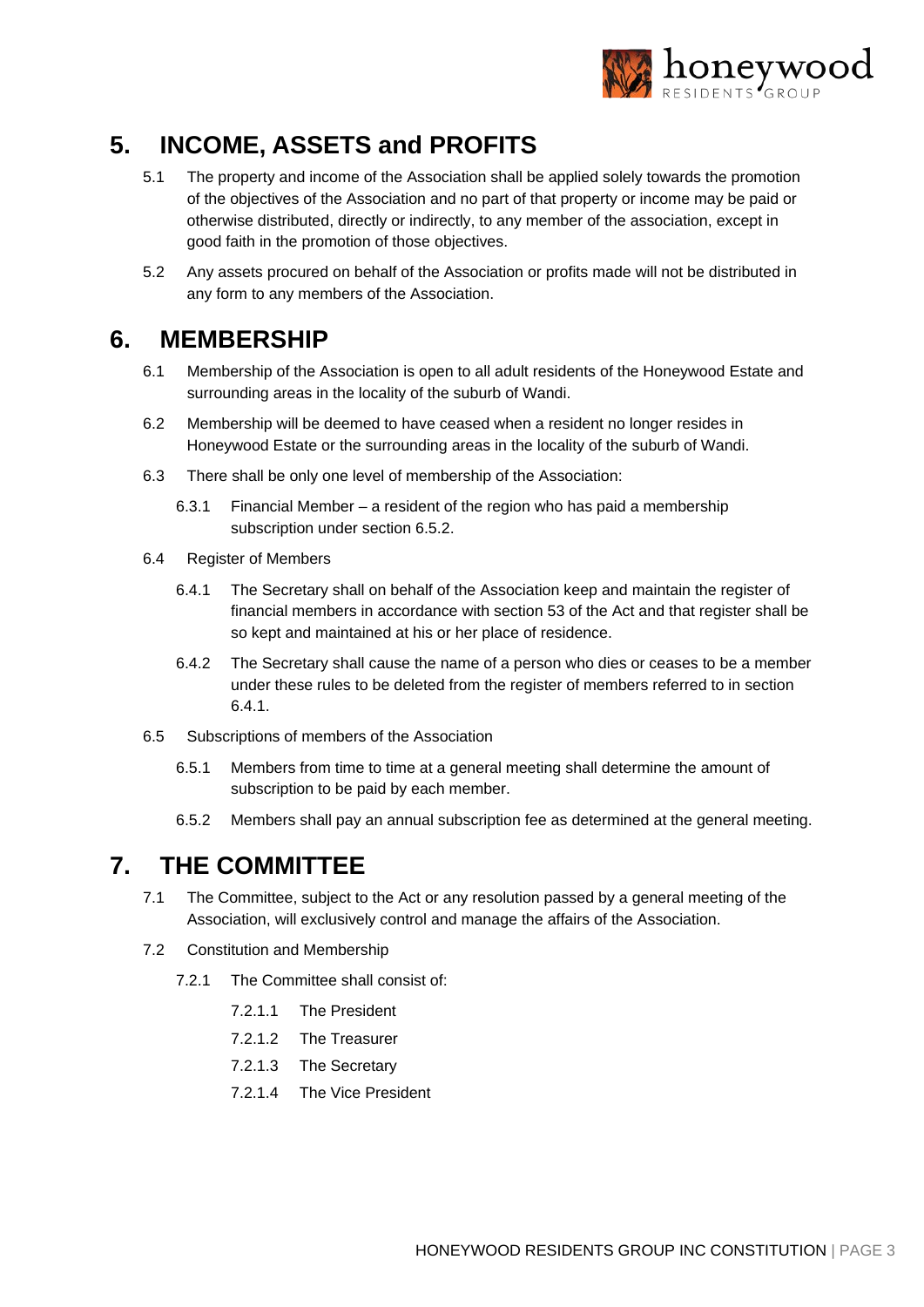

- 7.2.2 At least three other members as determined by the committee, all of whom shall be financial members of the Association elected to membership of the Committee under the rules of this constitution.
- 7.2.3 A person shall not simultaneously hold more than one executive position on the committee, unless in a temporary capacity due to a position being made vacant.
- 7.2.4 A minimum of 80% of committee members must reside within the bounds of the area classified as "suburban Wandi" bordered by Kwinana Freeway to the West, Rowley Road to the North, Anketell Road to the South and Lyon Road to the East.
- 7.3 Election of Committee Members
	- 7.3.1 Executive members shall retain their position for a term of two years.
	- 7.3.2 President and Vice Present positions are to be open for nomination for re-election in alternating years.
	- 7.3.3 Secretary and Treasurer positions are to be open for nomination for re-election in alternating years.
	- 7.3.4 Non-executive committee positions may be created, re-elected or removed and as required by the committee.
	- 7.3.5 Non-executive positions shall be held for a period of one year.
	- 7.3.6 Elections shall be held for relevant positions at the General meeting of every year.
	- 7.3.7 Casual vacancies shall be filled by the committee from member nominations. Such successful candidates will serve out the remainder of the term.
	- 7.3.8 All candidates for positions must be a financial member of the Association.
	- 7.3.9 The committee have the power to form and appoint any sub-committee/s as required for specific purposes from the register of paid members.
	- 7.3.10 In the event of the president position becoming vacant as per clause [7.5.1](#page-3-0) the vice president shall resume the position of president and the new vice president shall be appointed by resolution as per clause [7.5.2](#page-3-1) and [7.5.3.](#page-3-2)

#### <span id="page-3-3"></span>7.4 Removal of Committee Member

7.4.1 The association in general meeting may by resolution remove any member of the committee from office before the expiration of the member's term of office.

#### <span id="page-3-0"></span>7.5 Vacancies

- 7.5.1 A vacancy in the office of a committee member occurs when:
	- 7.5.1.1 The member dies;
	- 7.5.1.2 Ceases to be a resident;
	- 7.5.1.3 Resigns the office in writing;
	- 7.5.1.4 Fails to attend three (3) consecutive meetings without tendering an apology;
	- 7.5.1.5 Removed from office pursuant to sub-clause [7.4.1.](#page-3-3)
- <span id="page-3-1"></span>7.5.2 When a vacancy occurs, any financial member may nominate for the position.
- <span id="page-3-2"></span>7.5.3 If nominations exceed number required, the new member will be determined by a vote of the committee.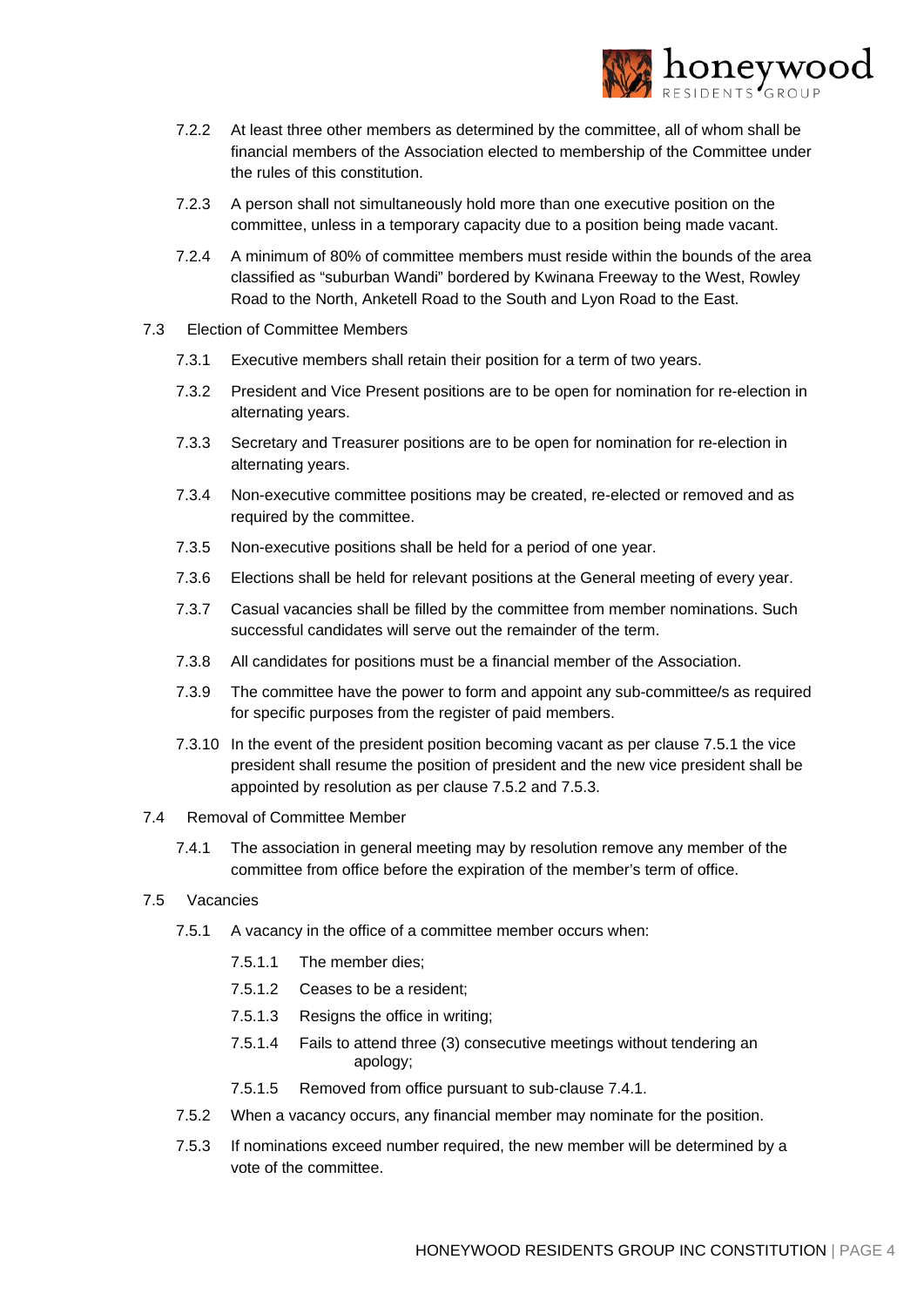

- <span id="page-4-0"></span>7.6 Committee Meetings and Quorum
	- 7.6.1 The secretary shall give written notice to each committee member at least 48 hours before the time of a meeting in the form of a proposed agenda.
	- 7.6.2 Members shall be considered to have been duly notified in instances where a set meeting was scheduled and agreed upon before the 48-hour notification window.
	- 7.6.3 A quorum will be deemed complete if five committee members are present, at least two of whom are executive committee members.

#### <span id="page-4-1"></span>**8. THE PRESIDENT**

- 8.1 Subject to this section, the President shall preside at all general meetings and Committee meetings.
- 8.2 In the event that the President is absent from a general meeting, a chair shall be elected by other members present at the general meeting.
- 8.3 In the event that the President is absent from a Committee meeting, a chair shall be elected by other committee members present at the Committee meeting.

#### <span id="page-4-2"></span>**9. THE SECRETARY**

- 9.1 The secretary shall:
	- 9.1.1 Co-ordinate the correspondence of the Association;
	- 9.1.2 Record, or cause to be recorded, the correct minutes of Committee and general meetings;
	- 9.1.3 Comply on behalf of the Association with
		- 9.1.3.1 section 53(1) of the Act in respect of the register of members of the Association
		- 9.1.3.2 section 35(1) of the Act in respect of the rules of the Association; and
		- 9.1.3.3 section 58(2) of the Act in respect of the record of the office holders, and any Trustees, of the Association.
	- 9.1.4 Have custody of all books, documents, records and registers of the Association, including those referred to in paragraph (2), other than those required by section [10.](#page-4-3)  to be kept and maintained by, or in the custody of, the Treasurer; and
	- 9.1.5 Perform such other duties as are imposed by this constitution or the Committee on the Secretary.

#### <span id="page-4-3"></span>**10. TREASURER**

- 10.1 The Treasurer shall:
	- 10.1.1 Collect and receive all moneys due to the Association and make payments authorised by the Committee.
	- 10.1.2 Keep correct accounts and records showing the financial affairs of the Association with full details of all receipts and payments.
	- 10.1.3 Prepare and submit to the Annual General Meeting a statement of income and expenditure and a balance sheet.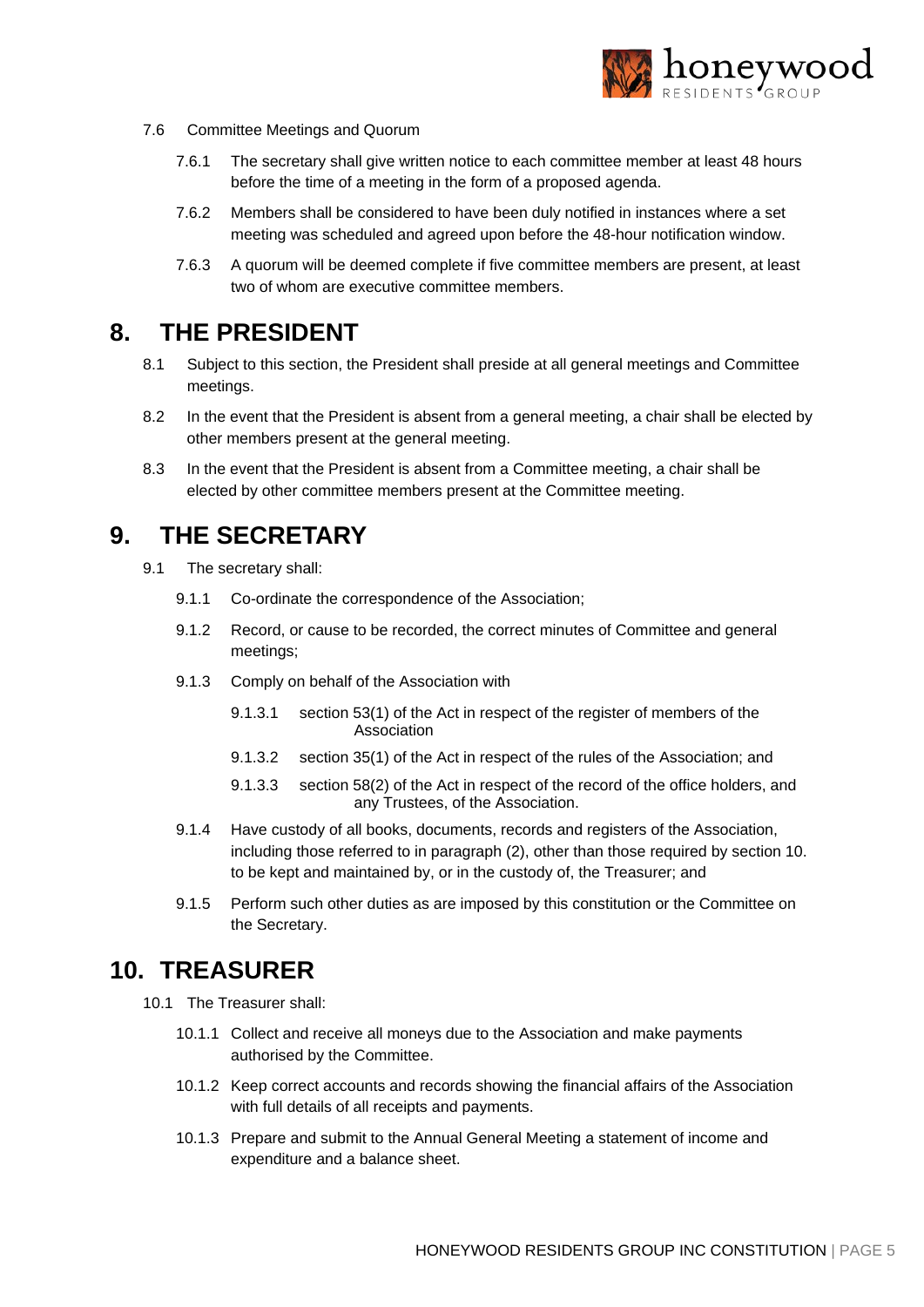

# **11. ABSENTEES**

- 11.1 The office of a member of the Committee shall be vacated if he or she is absent from three (3) consecutive meetings of the Committee without tendered apology.
- 11.2 A member shall be considered present at a meeting if participating via video or audio conference.

# **12. ANNUAL GENERAL MEETINGS (AGM)**

- 12.1 An Annual General Meeting (AGM) shall be held at least once each calendar year, within four months after the end of the Association's financial year.
- 12.2 Members desiring to bring any business before a general meeting must give notice in writing to the Secretary at least 2 days prior.

# **13. BUSINESS OF ANNUAL GENERAL MEETING (AGM)**

- 13.1 The business of the AGM shall include (but not be limited to):
	- 13.1.1 Confirm the minutes of the preceding AGM and any general meeting whose minutes had not been confirmed.
	- 13.1.2 Receive reports from the Committee of the group's activities during the preceding year.
	- 13.1.3 Elect members of the Committee.
	- 13.1.4 Receive and consider the statement of accounts and reports that are required to be submitted to members.

# **14. CALLING A SPECIAL GENERAL MEETING**

- 14.1 The Committee may, whenever it sees fit, call a general meeting of members.
- 14.2 Any financial member may request, in writing, a general meeting be held.
- 14.3 Any requisition for a general meeting shall:
	- 14.3.1 State the purpose of the meeting.
	- 14.3.2 Be signed by the member(s) making the request.
	- 14.3.3 Be supported by a 'petition' containing the names, addresses and telephone numbers and signatures of at least 20% of the current financial members.
	- 14.3.4 Be lodged via a written request with the secretary.
- 14.4 If the Committee fails to convene a general meeting within one (1) month of the date of receipt of such request any one or more of the members making such request may convene a general meeting to be held within three (3) months after the date of such requisition.

# **15. SPECIAL RESOLUTIONS**

- 15.1 As per Section 51(1) of the Act, a special resolution is any resolution passed:
	- 15.1.1 At a General Meeting (Special or Annual); and
	- 15.1.2 By the votes of not less than 75% of the members of the association casting a vote.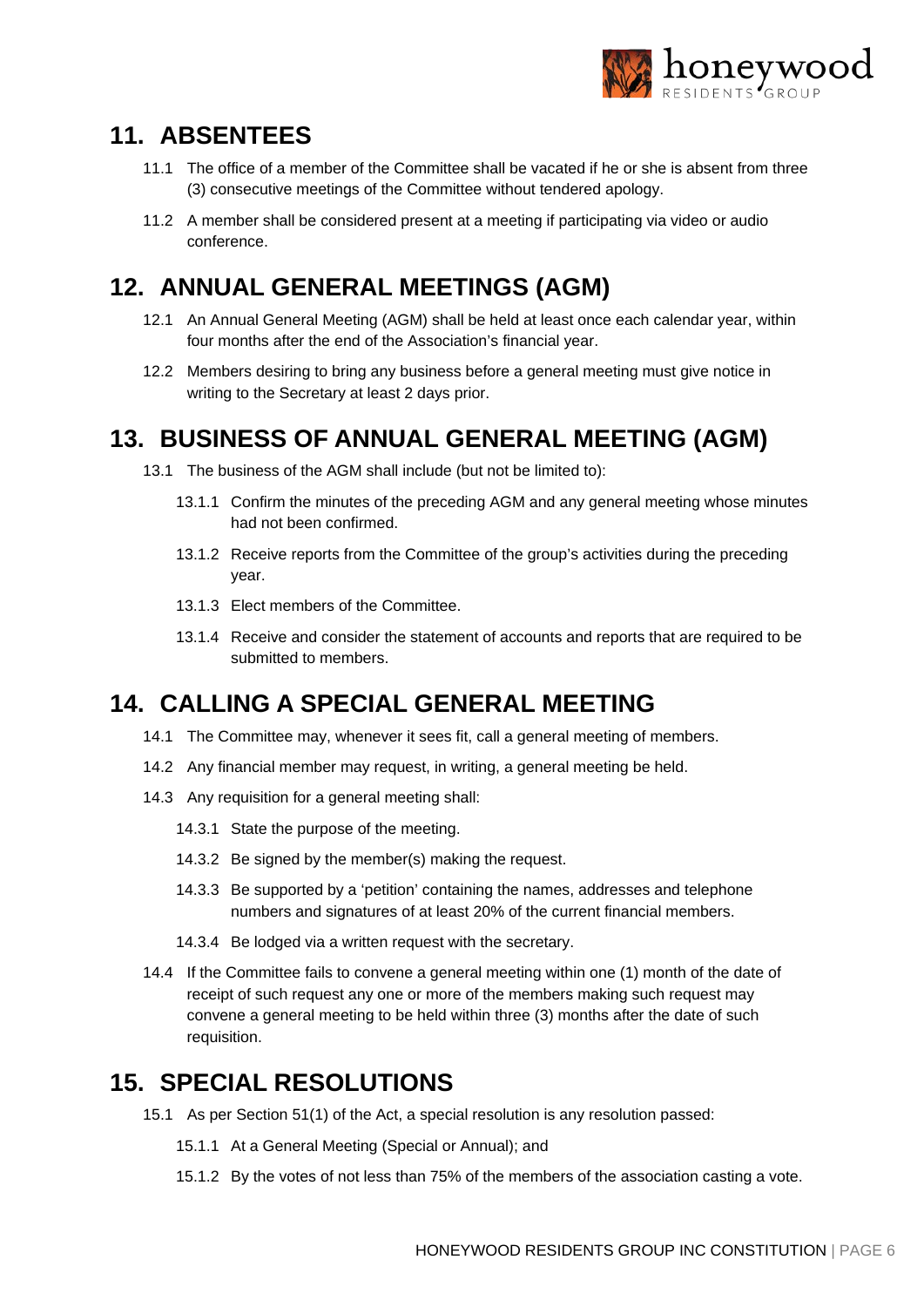

#### **16. GENERAL MEETINGS PROCEDURES and QUORUM**

- 16.1 For both Annual General Meetings and Special General Meetings:
	- 16.1.1 The Committee shall advise members of dates, times and venue at least 14 days prior.
	- 16.1.2 Ten members must be present in person to constitute a quorum.
	- 16.1.3 At least 80% of the members voting must reside within the boundaries of the area known as "suburban Wandi" bordered by Kwinana Freeway on the West, Rowley Road on the North, Lyon Road on the East and Anketell Road on the South in order to pass a special resolution.
	- 16.1.4 If within half an hour of the appointed time for a general meeting a quorum is not present the meeting will stand adjourned until a time, date and place to be agreed.
	- 16.1.5 The general meeting may be held in conjunction with a committee meeting.

# **17. PRESIDING MEMBER**

17.1 At all meetings, the President is to preside. In the absence of the president, any other member may preside in accordance with section [8.](#page-4-1) 

# **18. MAKING DECISIONS**

- 18.1 Meeting decisions are made in the main by consensus.
- 18.2 If after serious attempt consensus has not been reached, decisions shall be determined by a majority vote of members present.
- 18.3 In the event of an equality of votes on any matter, the person presiding will exercise a casting vote.
- 18.4 Proxy voting shall not be permitted.
- <span id="page-6-1"></span><span id="page-6-0"></span>18.5 In the case of a dispute between either members, or members and the association, resolution shall be determined using the methods outlined in [18.5.1,](#page-6-0) [18.5.2,](#page-6-1) an[d 18.5.3](#page-6-2) in the following order:
	- 18.5.1 Discussion between the two parties;
	- 18.5.2 If no resolution is determined within 14 days, an unbiased mediator may be requested by either party;
	- 18.5.3 If no resolution is achieved through mediation, an application may be made to the State Administrative Tribunal to have a dispute determined via arbitration.

# <span id="page-6-2"></span>**19. FINANCIAL YEAR**

19.1 The financial year of the Association commences on  $1<sup>st</sup>$  July of each year.

# **20. SOURCE OF FUNDS**

- 20.1 Funds of the Association may be derived from annual subscription fees, sponsorships, donations, fund-raising projects and grants from any appropriate source.
- 20.2 All moneys received are to be deposited as soon as practicable in the Association's bank account.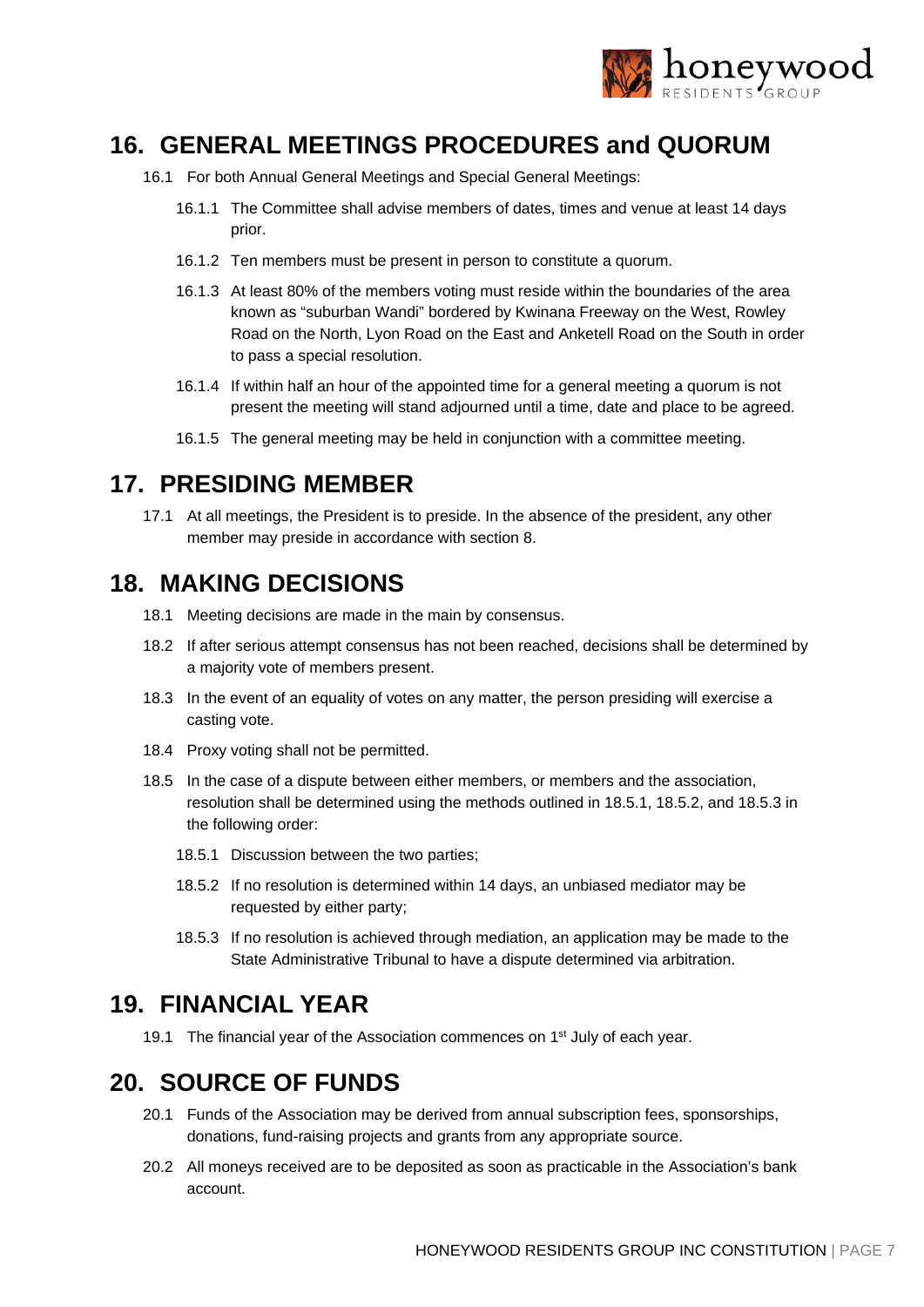

# **21. MANAGEMENT OF FUNDS**

- 21.1 Subject to any resolution passed by the Association in general meeting, the funds of the Association shall be used in pursuance of the objectives of the Association in such manner as the Committee determines.
- 21.2 All cheques, electronic transfers to third parties, drafts, bills of exchange and other negotiable instruments must be signed (either physically or electronically) by at least two of the following committee members authorised to do so by the Committee:
	- 21.2.1 President
	- 21.2.2 Vice President
	- 21.2.3 Secretary
	- 21.2.4 Treasurer

# **22. AUDIT**

- 22.1 It is not mandatory for the financial records of the Association to be audited regularly however the association may elect to perform an audit where necessary via special resolution.
- 22.2 If an audit is required it must be undertaken by a person who is not on the Committee and who has not helped prepare the accounts.

# **23. CUSTODY OF BOOKS**

23.1 The Secretary must keep in his or her control all records and other documentation relating to the Association, except financial documents, which shall be kept by the Treasurer.

# **24. RULES OF THE ASSOCIATION**

- 24.1 The Association may alter or rescind these rules, or make rules additional to these rules, via special resolution and by otherwise complying with Part 3 Division 2 of the Act.
- 24.2 These rules bind every member and the Association to the same extent as if every member and the Association had signed and sealed these rules and agreed to be bound by all the provisions.

# **25. INSPECTION OF THE RECORDS**

25.1 A member may, at any reasonable time, inspect without charge the books, documents, records and securities of the Association. All such requests shall be in writing and addressed to the Secretary.